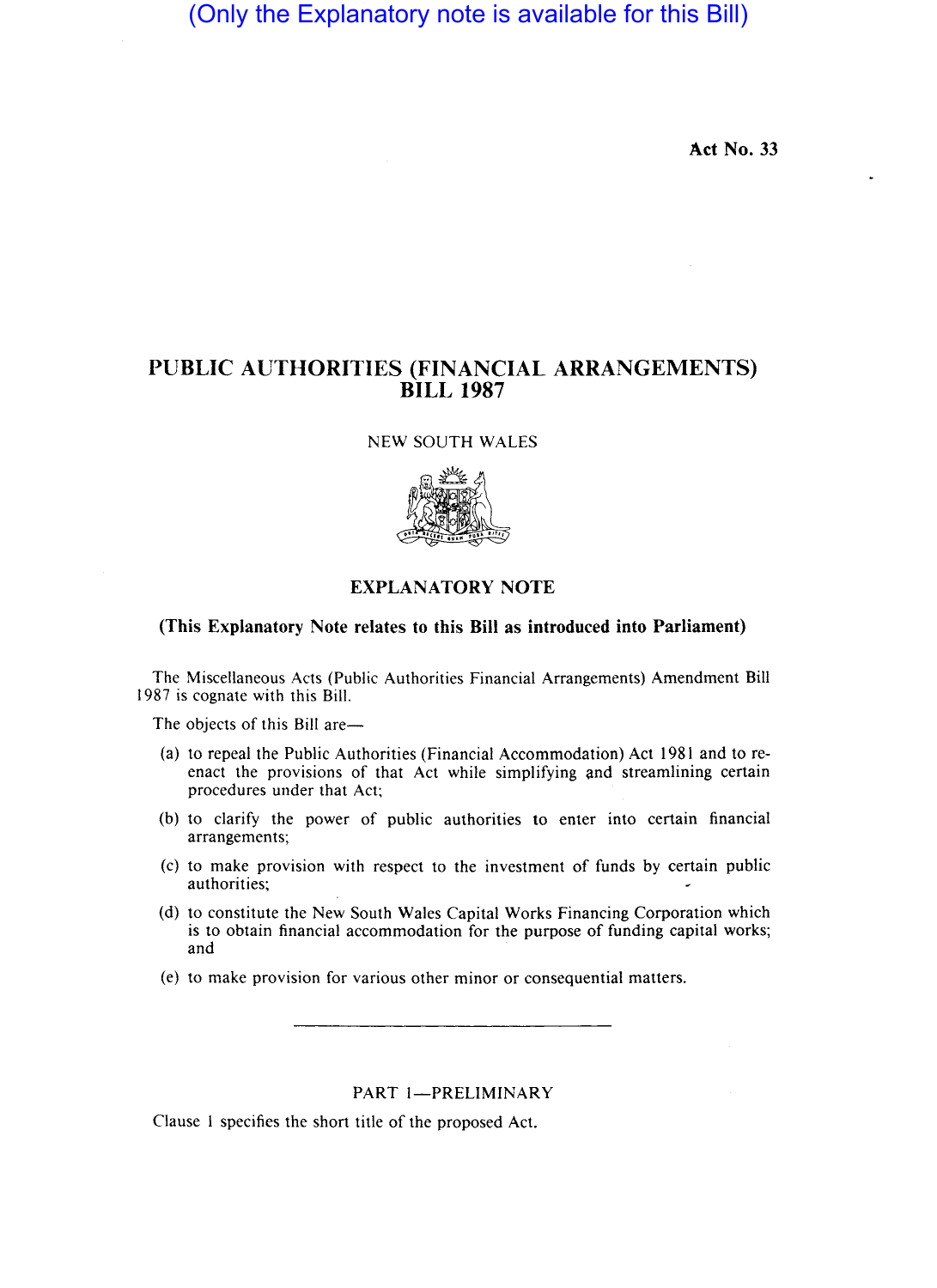Clause 2 provides that the proposed Act will, with minor exceptions, commence on a day to be appointed by the Governor-in-Council.

Clause 3 contains definitions for the purposes of the proposed Act.

Clause 4 provides that references in the proposed Act to the obtaining of financial accommodation include the borrowing or raising of money and participation in any arrangement or transaction approved by the Treasurer or prescribed by the regulations. The ordinary meaning of that expression is not affected by the definition.

Clause 5 provides that references in the proposed Act to the effecting of a financial adjustment mean a currency swap, an interest rate swap, a forward exchange rate agreement, a forward interest rate agreement, a futures contract, a futures option or any other transaction or arrangement prescribed by the regulations.

#### PART 2-FINANCIAL ACCOMMODATION AND OTHER ARRANGEMENTS

#### DIVISION *I-Interpretation*

Clause 6 defines "authority" for the purposes of that Part of the proposed Act which deals with financial accommodation and financial adjustments. It includes the public authorities listed in Schedule I to the proposed Act. Other public authorities, persons and non-government bodies may be declared to be an authority by the regulations.

#### DIVISION *2-Powers of authorities*

Clause 7 provides for the Governor's approval to the obtaining of financial accommodation by an authority.

Clause 8 empowers an authority to obtain financial accommodation for the purpose of exercising its functions. The Treasurer's approval is required.

Clause 9 empowers the Treasurer to advance money to an authority.

,

Clause 10 empowers an authority to effect a financial adjustment. The Treasurer's approval is required.

Clause 11 makes it clear that an authority may do all things necessary and convenient to be done in connection with obtaining financial accommodation or effecting a financial adjustment.

Clause 12 gives effect to provisions in Schedules 2 and 3 to the proposed Act relating to the issue of debentures and other securities and the establishment of a reserve for financial accommodation repayment fund by authorities.

## DIVISION *3-Protection of lenders*

Clause 13 provides that the Treasurer's approval to an authority obtaining financial accommodation or effecting a financial adjustment is conclusive evidence that the financial accommodation or financial adjustment approved of is authorised by this Act.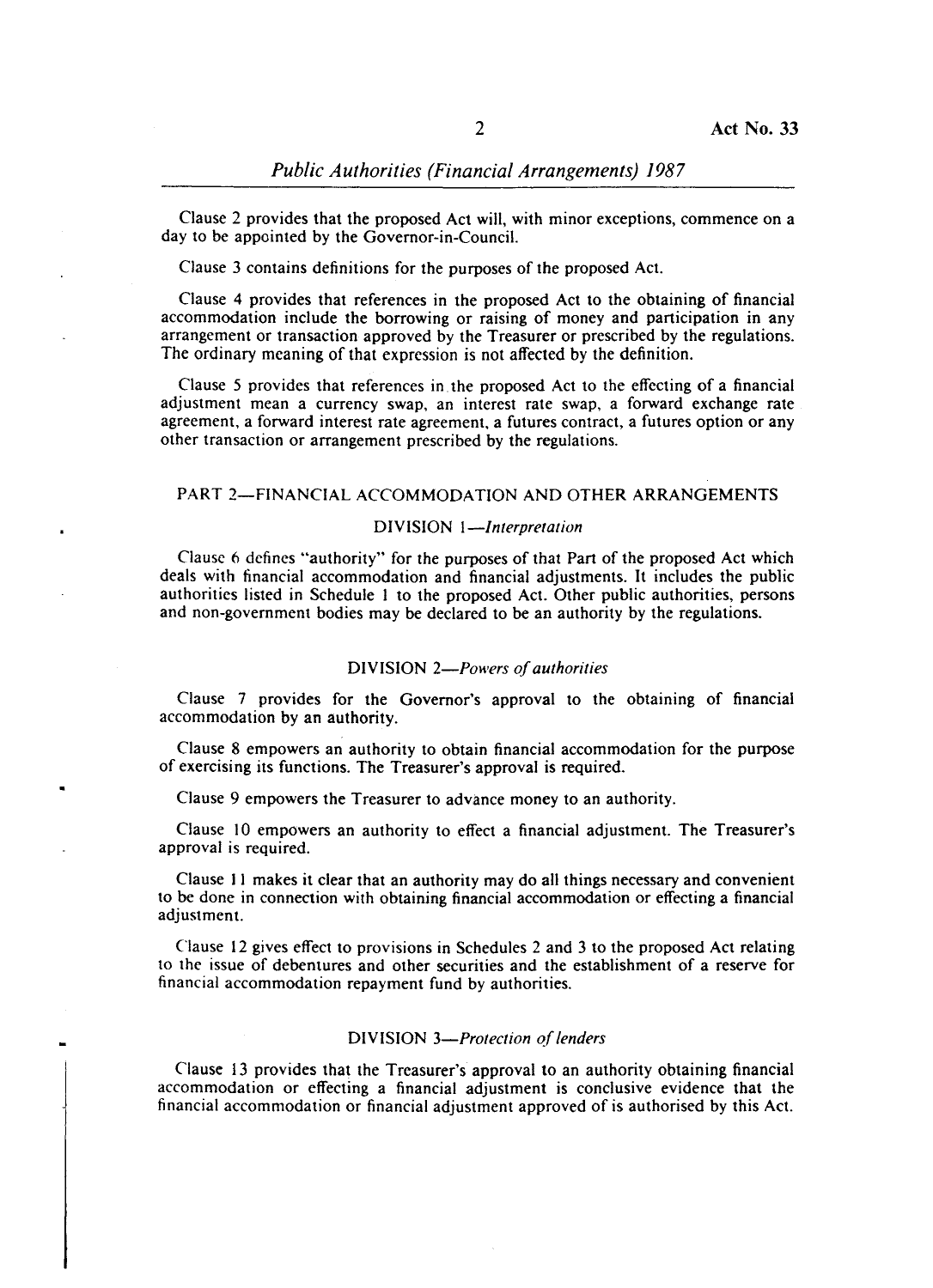Clause 14 provides that a person from whom an authority obtains financial accommodation is not bound to inquire into its application and is not responsible for non-application or misapplication of it.

#### DIVISION *4-Guarantees*

Clause 15 gives a government guarantee of repayment of, and payment of interest on, financial accommodation obtained by the issue of debentures and other securities or obtained in such other form as may be prescribed by the regulations.

Clause 16 empowers the Government to guarantee any other obligation incurred by an authority under the proposed Act.

Clause 17 empowers the Treasurer to charge a fee for the giving of a Government guarantee.

Clause 18 empowers the Government to make any payment in relation to financial accommodation obtained or financial adjustments effected by an authority.

Clause 19 empowers the Treasurer or a person appointed by the Governor to execute guarantees on behalf of the Government.

Clause 20 provides that the obligations of the Government under guarantees and of an authority in relation to financial accommodation all rank equally without preference with all other outstanding obligations of the Government.

Clause 21 makes an authority liable for any payment the Treasurer makes under a guarantee or agreement concerning financial accommodation obtained by the authority.

Clause 22 provides that a liability of the Treasurer and the Government under the proposed Act is to be discharged out of the Consolidated Fund.

## PART 3-INVESTMENT

Clause 23 defines "authority", for the purposes of the proposed Part, to mean any corporation constituted by an Act.

Clause 24 enables regulations to be made which declare that an authority has the investment powers specified in Part I, 2, 3 or 4 of proposed Schedule 4 for all or specified funds of the authority.

Clause 25 provides that an authority may engage an approved funds manager to manage the authority's funds. The Treasurer's approval is required.

Clause 26 empowers a Government Superannuation Board to act as a funds manager for the investment of an authority's funds.

Clause 27 makes it clear that investment powers conferred on an authority by the proposed Part replace any investment powers the authority may have under its own Act.

Clause 28 requires an authority on which investment powers are conferred by the proposed Part to submit a report of its investment activities to the Treasurer with its annual report under the Annual Reports (Statutory Bodies) Act 1984.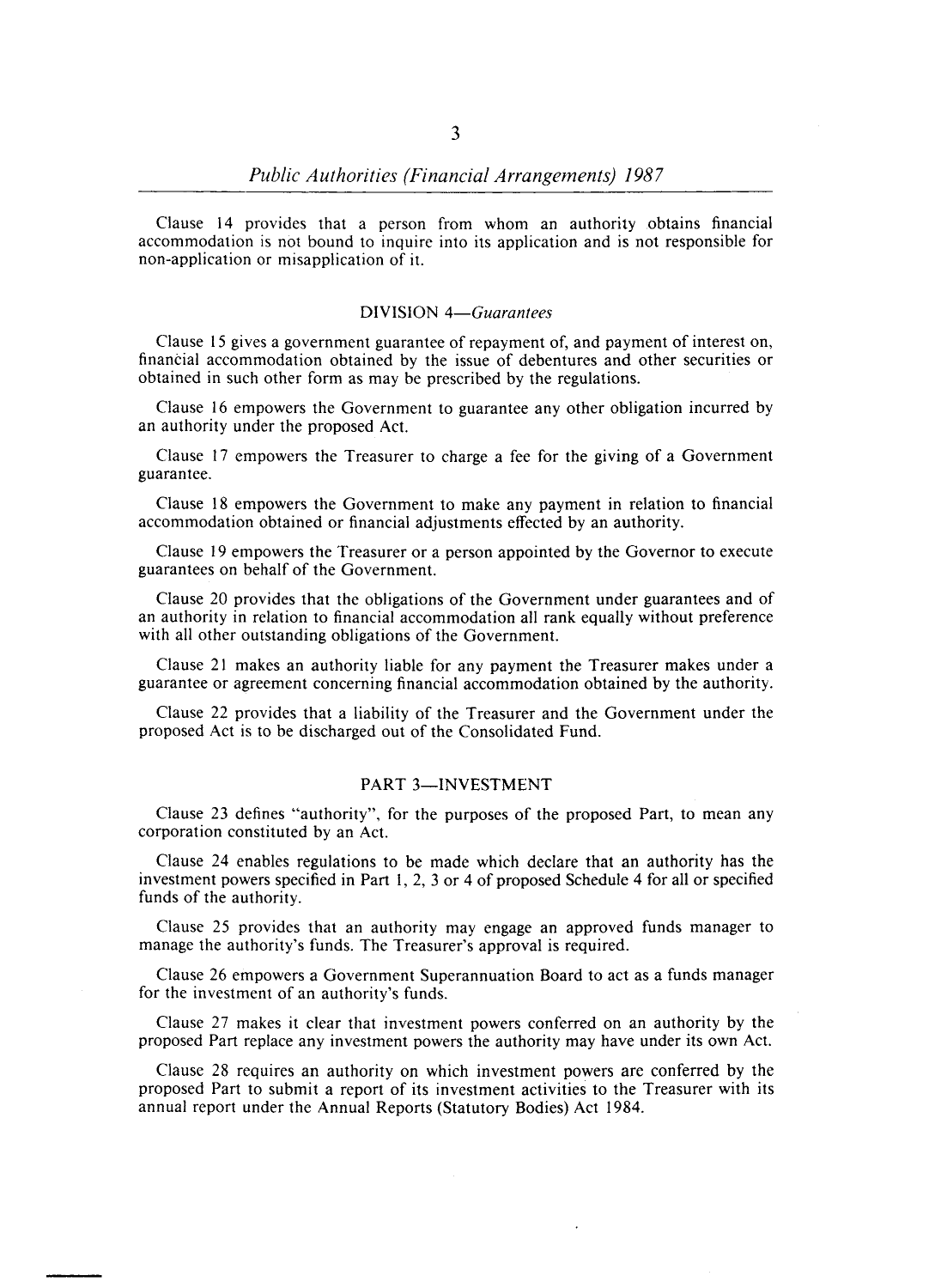## PART 4-NEW SOUTH WALES CAPITAL WORKS FINANCING **CORPORATION**

Clause 29 defines "Secretary" to mean the Secretary of the Treasury.

Clause 30 constitutes the New South Wales Capital Works Financing Corporation. The Secretary is to manage the Financing Corporation,

Clause 31 charges the Financing Corporation with the function of obtaining financial accommodation from the Treasury Corporation, and accepting other funds, for the purpose of funding capital works.

Clause 32 empowers the Secretary or an authorised person to affix the seal of the Financing Corporation.

Clause 33 makes provision for the staff of the Financing Corporation.

Clause 34 requires a Special Deposits Account in the Treasury to be kept, called the "New South Wales Capital Works Financing Corporation Account".

Clause 35 provides that the Financing Corporation's financial year is the year commencing on I July.

Clause 36 requires the Financing Corporation to pay money received by it to the Treasurer for credit of the Consolidated Fund.

Clause 37 appropriates the Consolidated Fund for payment of money payable by the Financing Corporation in relation to financial accommodation obtained by it.

#### PART 5-MISCELLANEOUS

Clause 38 exempts an authority from stamp duty which would otherwise be payable in connection with financial accommodation obtained, financial adjustments effected or investments made under the proposed Act. The Treasurer may also exempt other parties to such transactions from stamp duty.

Clause 39 provides that investment in securities issued by an authority for the purpose of obtaining financial accommodation is an authorised trustee investment.

Clause 40 authorises the Treasurer to delegate the Treasurer's power to approve of an authority obtaining financial accommodation or effecting a financial adjustment.

Clause 41 gives effect to the Schedule of repeals—Schedule 5.

Clause 42 gives effect to the Schedule of savings and transitional provisions-Schedule 6.

Clause 43 empowers the making of regulations by the Governor for the purposes of the proposed Act.

Schedule I lists the public authorities authorised to obtain financial accommodation under the proposed Act.

Schedule 2 makes provision for the issue by an authority of debentures and other securities in connection with the obtaining of financial accommodation.